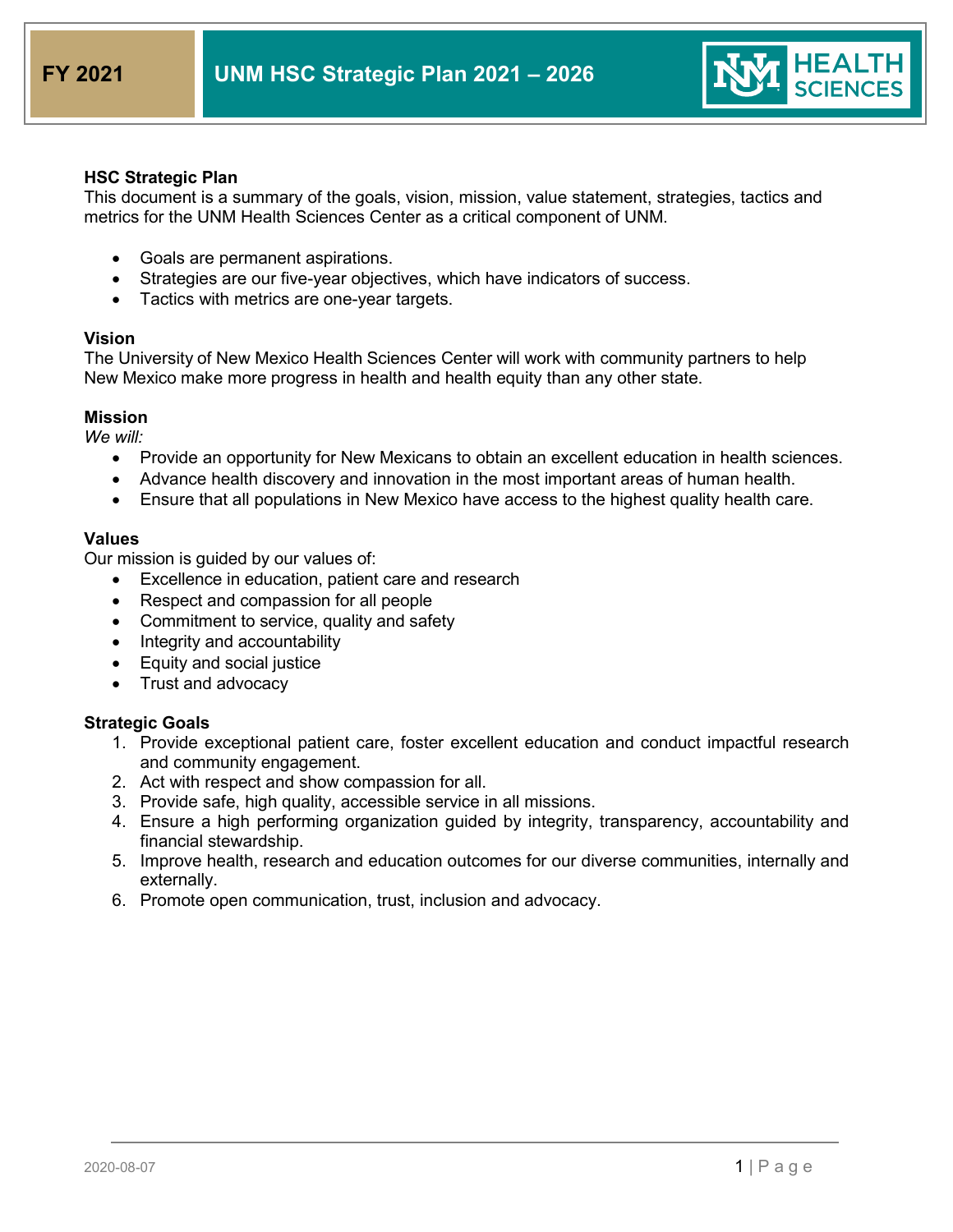

|    | <b>GOAL</b>                                                                                                                    | <b>STRATEGIES</b>                                                                                             |
|----|--------------------------------------------------------------------------------------------------------------------------------|---------------------------------------------------------------------------------------------------------------|
|    | 1. Provide exceptional patient care, foster<br>excellent education and conduct impactful<br>research and community engagement. | Transform education<br>Nationally recognized programs<br>State-of-the-art technology<br>Culture of excellence |
| 2. | Act with respect and show compassion for all.                                                                                  | Community engagement<br>$\bullet$<br>Communications                                                           |
|    | 3. Provide safe, high quality, accessible service<br>in all missions.                                                          | Network and partnerships<br>Operational efficiency<br>Quality and safety<br><b>Exceptional service</b>        |
| 4. | Ensure a high performing organization guided<br>by integrity, transparency, accountability and<br>financial stewardship.       | Efficient and effective IT<br>$\bullet$<br>Optimal organization<br>Financial stability<br>Strategic growth    |
| 5. | Improve health, research and education<br>outcomes for our diverse communities,<br>internally and externally.                  | Enhance production and retention<br>Improve economic activity                                                 |
| 6. | Promote open communication, trust, inclusion<br>and advocacy.                                                                  | Diversity, equity and inclusion                                                                               |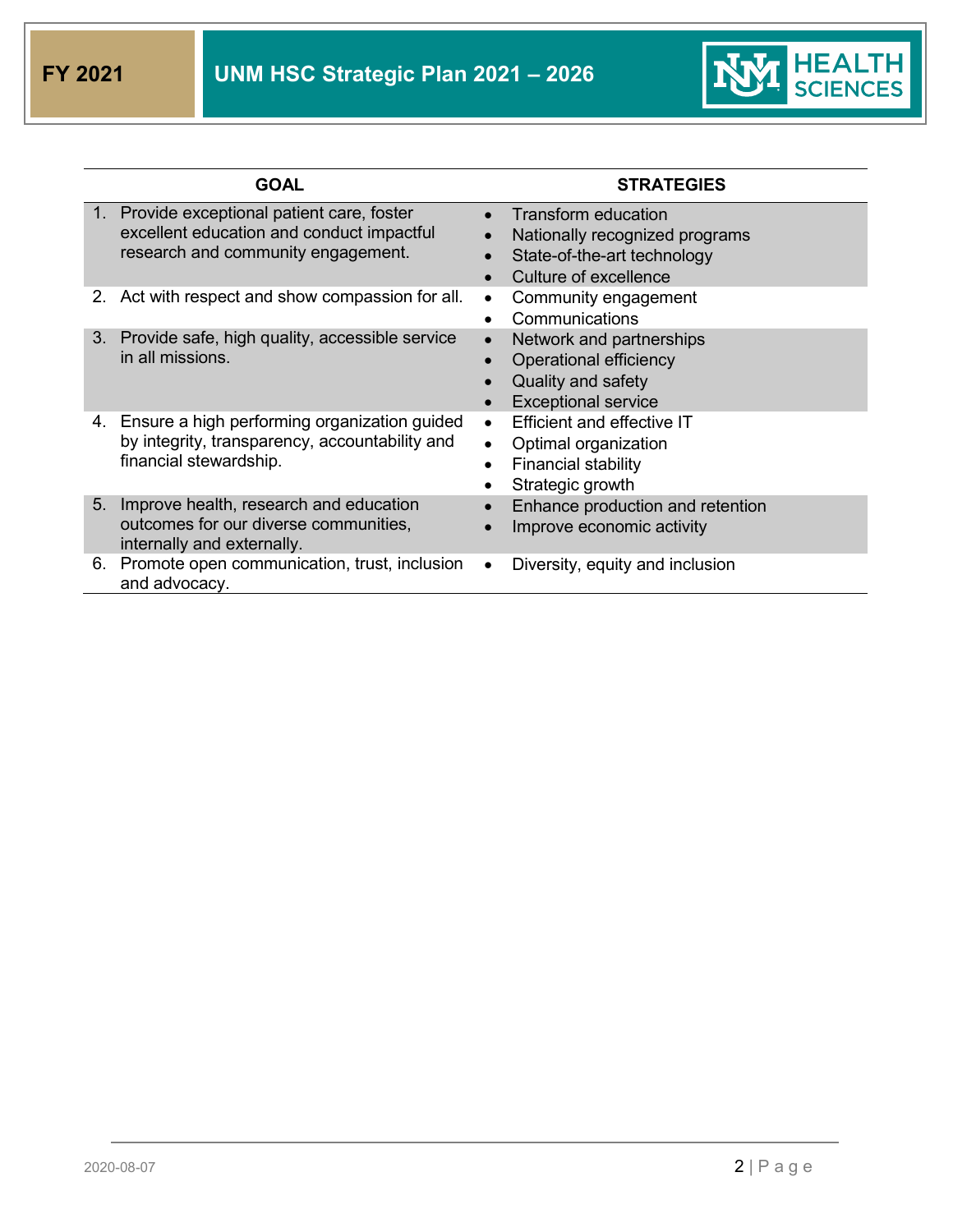

# **GOAL 1: PROVIDE EXCEPTIONAL PATIENT CARE, FOSTER EXCELLENT EDUCATION AND CONDUCT IMPACTFUL RESEARCH AND COMMUNITY ENGAGEMENT.**

## **Strategy 1.1**

*TRANSFORM EDUCATION:* Transform health profession education to meet the needs of our diverse learners, our professions and our state.

Indicator of Success: Make necessary changes to assure interprofessional education that meets new accreditation standards.

### **Tactics:**

1. Each UNM HSC college or school will establish metrics toward obtaining full accreditation of all training and education programs.

**Metrics 1.1.1:** See Appendix for metrics specific to each school or college.

2. Prepare students with skills and knowledge to address the health needs of the state.

**Metric 1.1.2.a:** Complete UNM HSC Rio Rancho Campus program plans and building #2 design.

**Metric 1.1.2.b:** Create or expand on-demand learning within each HSC college or school.

3. Coordinate and leverage clinical planning among hospitals and colleges.

**Metric 1.1.3:** Each HSC college or school will produce and implement clinical site plan jointly with hospitals, clinical sites and colleges.

4. Evaluate workforce needs in New Mexico through coordinated efforts of stakeholder organizations statewide represented on the New Mexico Health Care Workforce Committee.

**Metric 1.1.4:** Produce report synthesizing workforce needs and updating legislative recommendations for solutions by October 1, 2020 for the state.

## **Strategy 1.2**

*NATIONALLY RECOGNIZED PROGRAMS:* Develop and foster our nationally recognized areas of excellence that address national and state health priorities.

Indicator of Success: Advance and sustain major NIH designations (Clinical and Translational Science Center and Comprehensive Cancer Center). Build and enhance Signature Programs, particularly Child Health, the Brain and Behavioral Health Institute, and activities related to healthy aging.

#### **Tactics:**

1. Foster growth in nationally-recognized areas of healthcare research.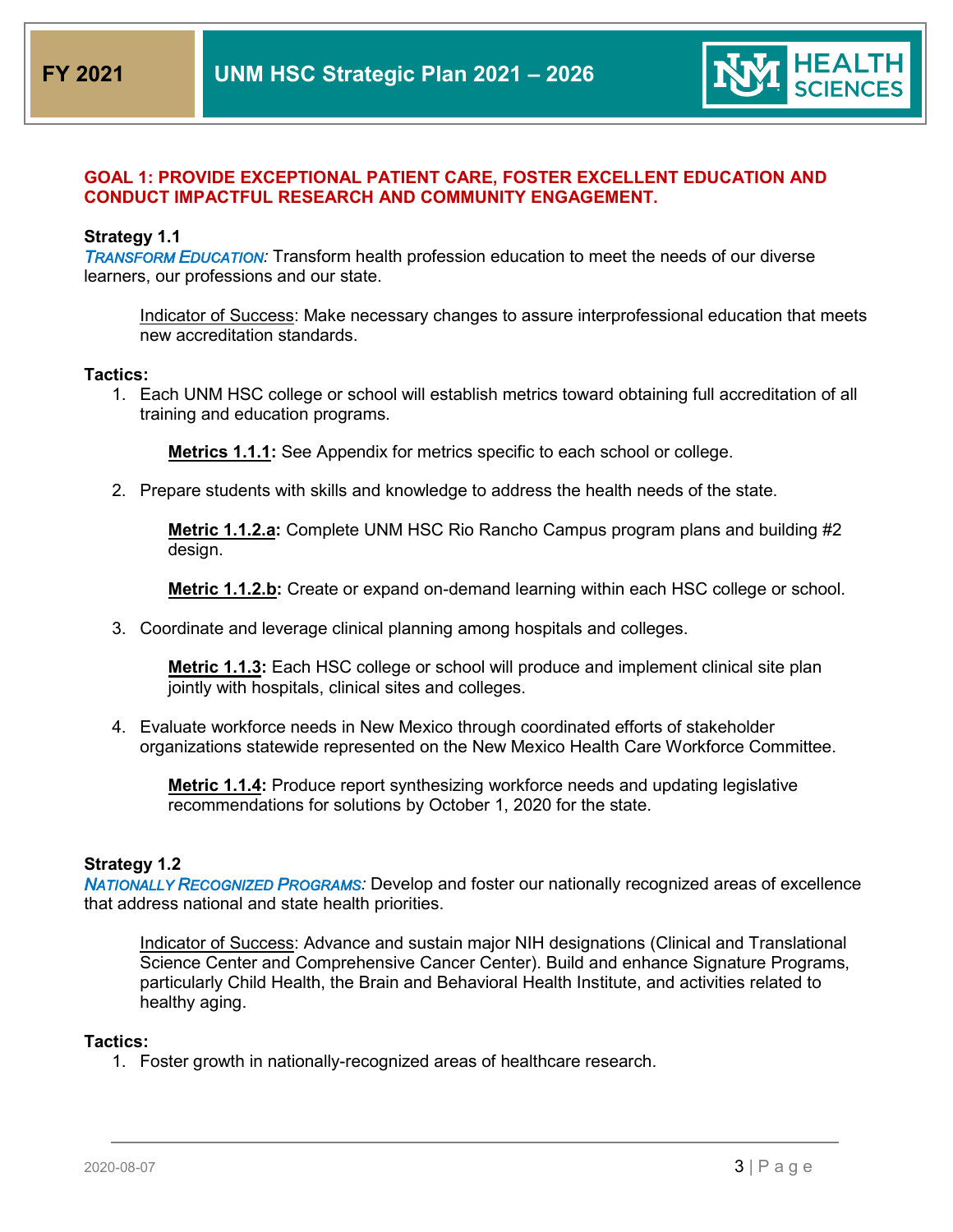

**Metric 1.2.1.a:** Acquire new funding in the areas of cardiovascular disease and behavioral health.

**Metric 1.2.1.b:** Renew the NCI P30 Cancer Center Support Grant and NCI Comprehensive Cancer Center designation.

**Metric 1.2.1.c:** Assure success of Grand Challenges through recruitment and funding.

**Metric 1.2.1.d:** Set school or college strategies to strengthen research.

2. Strengthen faculty mentoring at all levels

**Metric 1.2.2.a:** Develop interunit faculty mentorship program supporting research and scholarship.

## **Strategy 1.3**

*STATE-OF-THE-ART TECHNOLOGY:* Incorporate state-of-the-art technologies into all missions.

Indicator of Success: Offer a range of new technologies in education, research and clinical platforms.

#### **Tactics:**

1. Update technology infrastructure to support the changing needs of education and research.

**Metric 1.3.1:** Develop UNM HSC-wide team to investigate and report to leadership on new ideas for incorporating technology into health professions education and research.

## **Strategy 1.4**

*CULTURE OF EXCELLENCE:* Promote a culture of excellence among faculty, staff, providers and students.

Indicator of Success: Improve Faculty Forward general faculty satisfaction with each college by five percentage points from 2014 survey:

- (a) SOM: 65% to 70% (national SOM cohort 65%)
- (b) CON: 64% to 69% (national nursing cohort 86%)
- (c) COP: 68% to 73% (national pharmacy cohort 80%)

### **Tactics:**

1. Improve student, staff and faculty satisfaction.

**Metric 1.4.1.a:** Develop and deploy employee satisfaction survey by 31 December 2020.

**Metric 1.4.1.b:** Develop and deploy student satisfaction survey by 31 December 2020.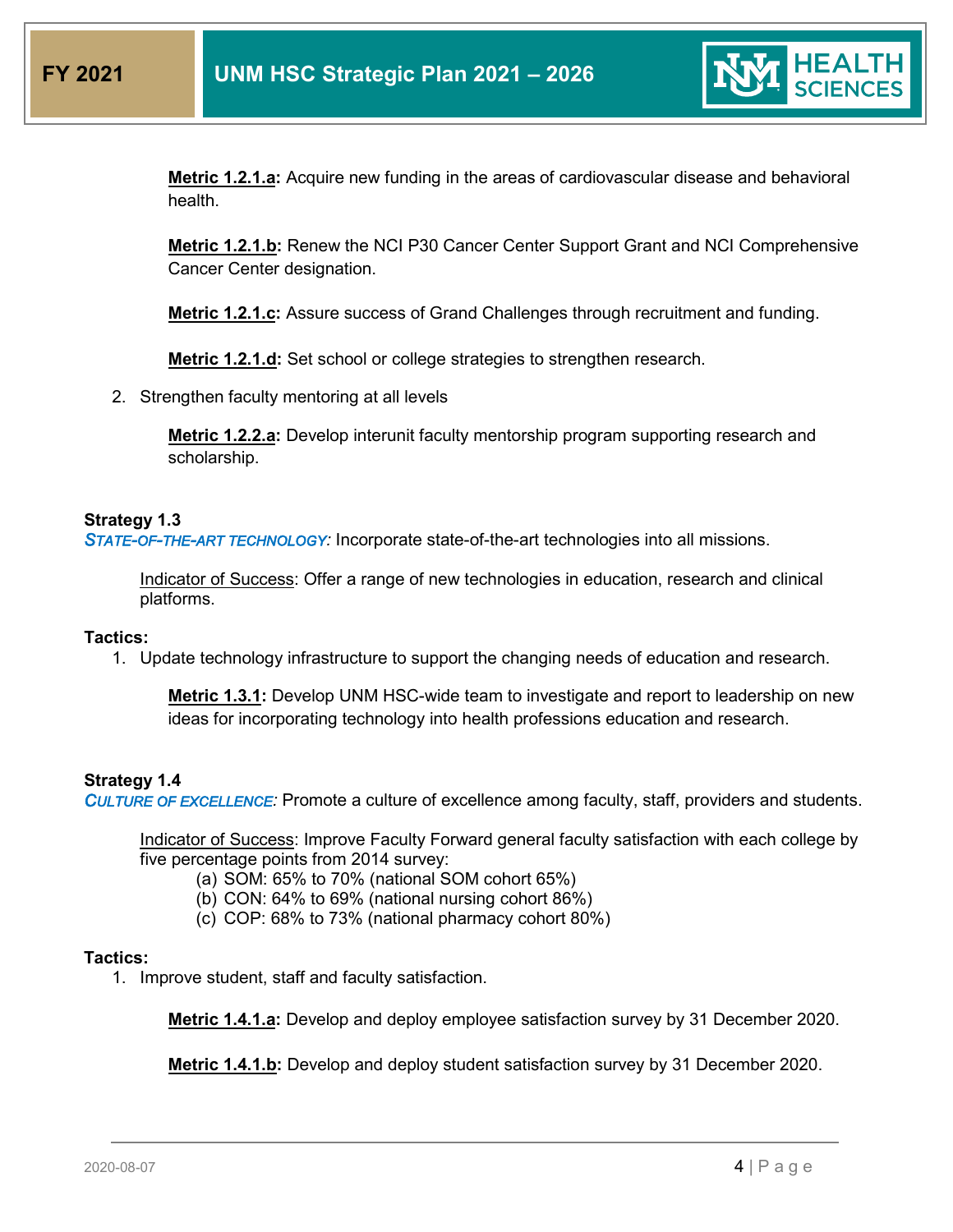

**Metric 1.4.1.c:** Develop plan to address satisfaction survey results by 30 June 2021.

**Metric 1.4.1.d:** Improve staff and provider engagement scores.

# **GOAL 2: ACT WITH RESPECT AND SHOW COMPASSION FOR ALL.**

## **Strategy 2.1**

*COMMUNITY ENGAGEMENT:* Improve health in New Mexico by respectfully partnering with community organizations and health care providers.

Indicator of Success: We will improve our New Mexico state ranking more than any other state between 2020 and 2030.

## **Tactics:**

1. Enhance community-based research programs in all UNM HSC colleges and schools.

**Metric 2.1.1.a:** Increase pilot grant applications related to community-based research.

**Metric 2.1.1.b:** Each HSC college or school will expand community-based projects.

## **Strategy 2.2**

**COMMUNICATIONS:** Promote the HSC and its capabilities.

Indicator of Success: Build greater community and legislative support as measured by positive media and philanthropic and government support.

#### **Tactics:**

1. Develop a communication plan to increase awareness and support for UNM HSC legislative priorities.

**Metric 2.2.1:** Achieve state funding for UNM HSC state legislative priorities.

2. Implement a complementary fundraising plan for each unit that supports the UNM HSC mission.

**Metric 2.2.2:** Raise \$24.6M through the UNM Foundation for UNM HSC.

3. Continue to promote positive media and marketing about the UNM HSC.

**Metric 2.2.3.a:** Have 20 enterprise media stories covered by UNM HSC communications staff picked up by mainstream media every year.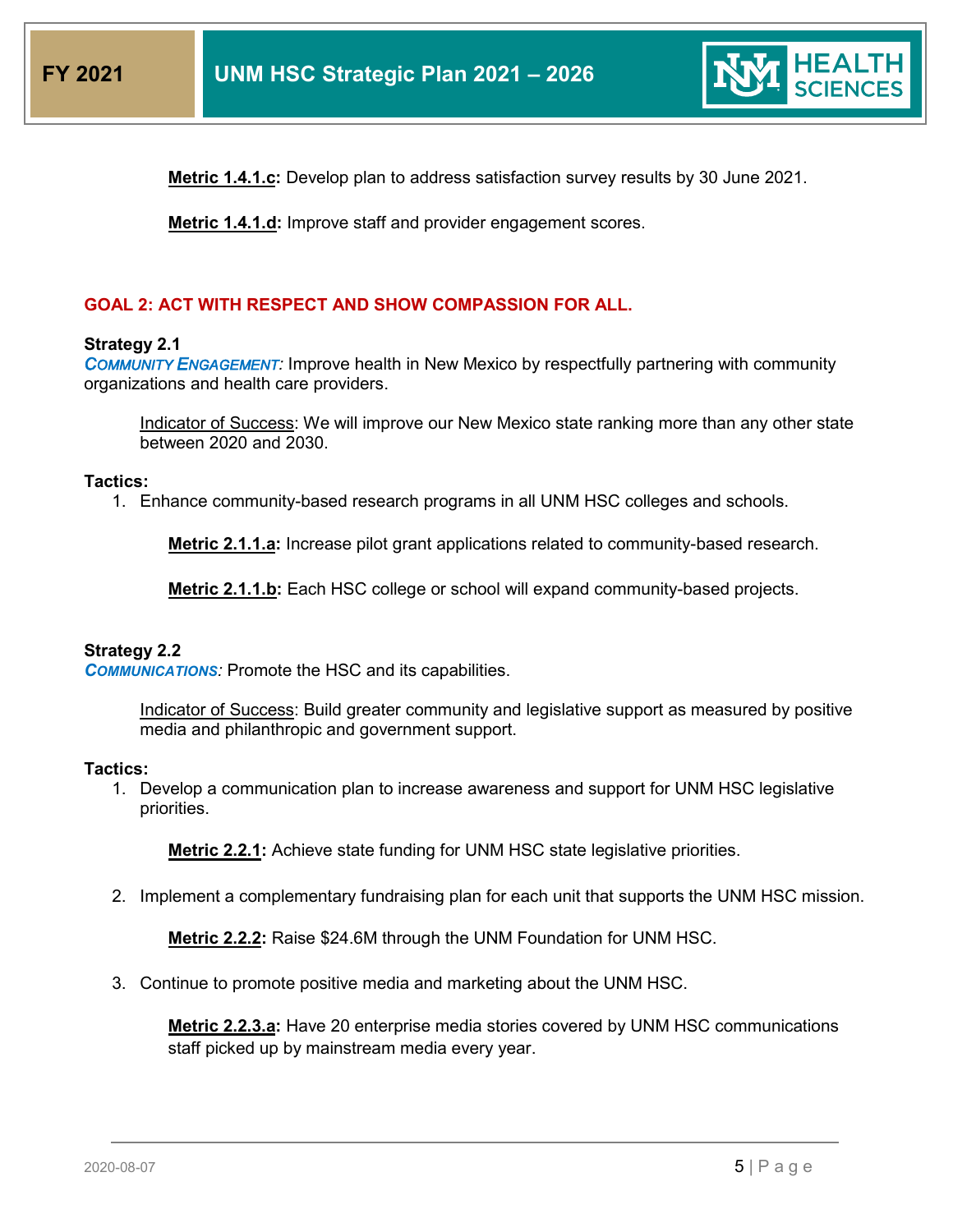

**Metric 2.2.3.b:** Continue to increase positive impressions of the UNM Health System in public awareness polling.

## **GOAL 3: PROVIDE SAFE, HIGH QUALITY, ACCESSIBLE SERVICE IN ALL MISSIONS.**

### **Strategy 3.1**

*NETWORK AND PARTNERSHIPS:* Explore strategic partnerships to achieve market growth, align resources and enable patients to get the right care at the right time, in the right place.

Indicator of Success: Provide the full continuum of care (from pre-acute, acute to post-acute) and increase access to maintain positive growth in number of patients served in our network.

#### **Tactics:**

1. Develop infrastructure to support bundling and capitated payment for select populations and insurance plans.

**Metric 3.1.1.a:** Implement and effectively manage new payment models for commercial, Medicare and Medicaid lines.

**Metric 3.1.1.b:** Achieve greater than 80% occupancy in post-acute care.

#### **Strategy 3.2**

*OPERATIONAL EFFICIENCY:* Improve efficiency and utilization of support units.

Indicator of Success: Faculty and staff surveys will indicate satisfaction with support functions at UNM HSC.

#### **Tactic:**

1. Improve HR efficiency

**Metric 3.2.1.a:** Successfully implement workplace performance initiatives.

**Metric 3.2.1.b:** Reduce time to hire of staff and faculty.

**Metric 3.2.1.c:** HR and EOD to offer support/training on effective management of entire teams as increases in employees working remotely occur.

#### **Strategy 3.3**

*QUALITY AND SAFETY:* Provide the safest and highest quality care through continuous improvement of patient outcomes and the use of evidence-based approaches to deliver high value care.

Indicator of Success: Top quartile in UHC Quality and Safety.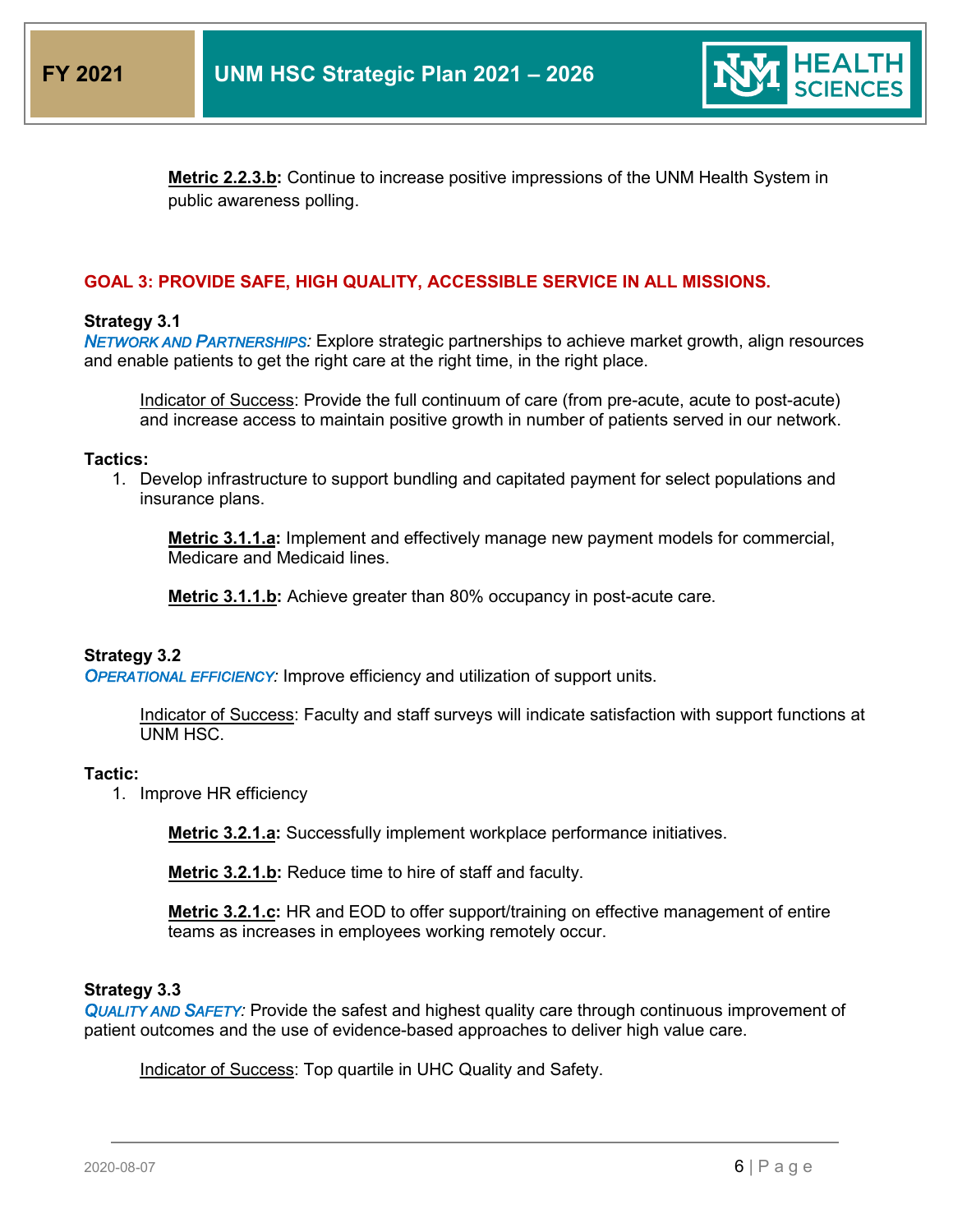

## **Tactic:**

1. Improve inpatient quality and safety

**Metric 3.3.1:** 70% or more of measures for UNM Health System Inpatient Quality and Safety Composite Score will be at or better than targets.

## **Strategy 3.4**

*EXCEPTIONAL SERVICE:* Delivering an exceptional patient experience.

Indicator of Success: Score in the 75<sup>th</sup> percentile for "likeliness to recommend" on the Press Ganey survey; improve measurements of our value provided to patients.

## **Tactics:**

1. Improve Inpatient and Outpatient Satisfaction.

**Metric 3.4.1.a:** Increase UNM Health System *Recommend the Hospital Stay* for HCAHPS to 38<sup>th</sup> percentile or greater.

**Metric 3.4.1.b:** Increase UNM Health System *Likelihood of Recommending this Practice* for Press Ganey to  $25<sup>th</sup>$  percentile or greater.

## **GOAL 4: ENSURE A HIGH PERFORMING ORGANIZATION GUIDED BY INTEGRITY, TRANSPARENCY, ACCOUNTABILITY AND FINANCIAL STEWARDSHIP.**

## **Strategy 4.1**

*EFFICIENT AND EFFECTIVE IT:* Create an integrated IT organization that is nimble, efficient and effective.

Indicator of Success: IT system deployed that allows for integration and seamless utilization of clinical, research, education and fiscal data.

## **Tactics:**

1. Revisiting approach to IT at HSC

**Metric 4.1.2.a:** Finalize current HSC Networking and IT Strategic Plans.

**Metric 4.1.2.b:** Develop coordinated plan among HSC colleges for educational IT needs.

2. Implement IT systems to enable population health analysis, value-based contracting, and costbased analysis, and increase access by researchers.

**Metric 4.1.3.a:** Develop plan to fully deploy and implement Health e-Intent.

**Metric 4.1.3.b:** Perform assessment of IT tools to ensure effective deployment and optimization of tool utilization.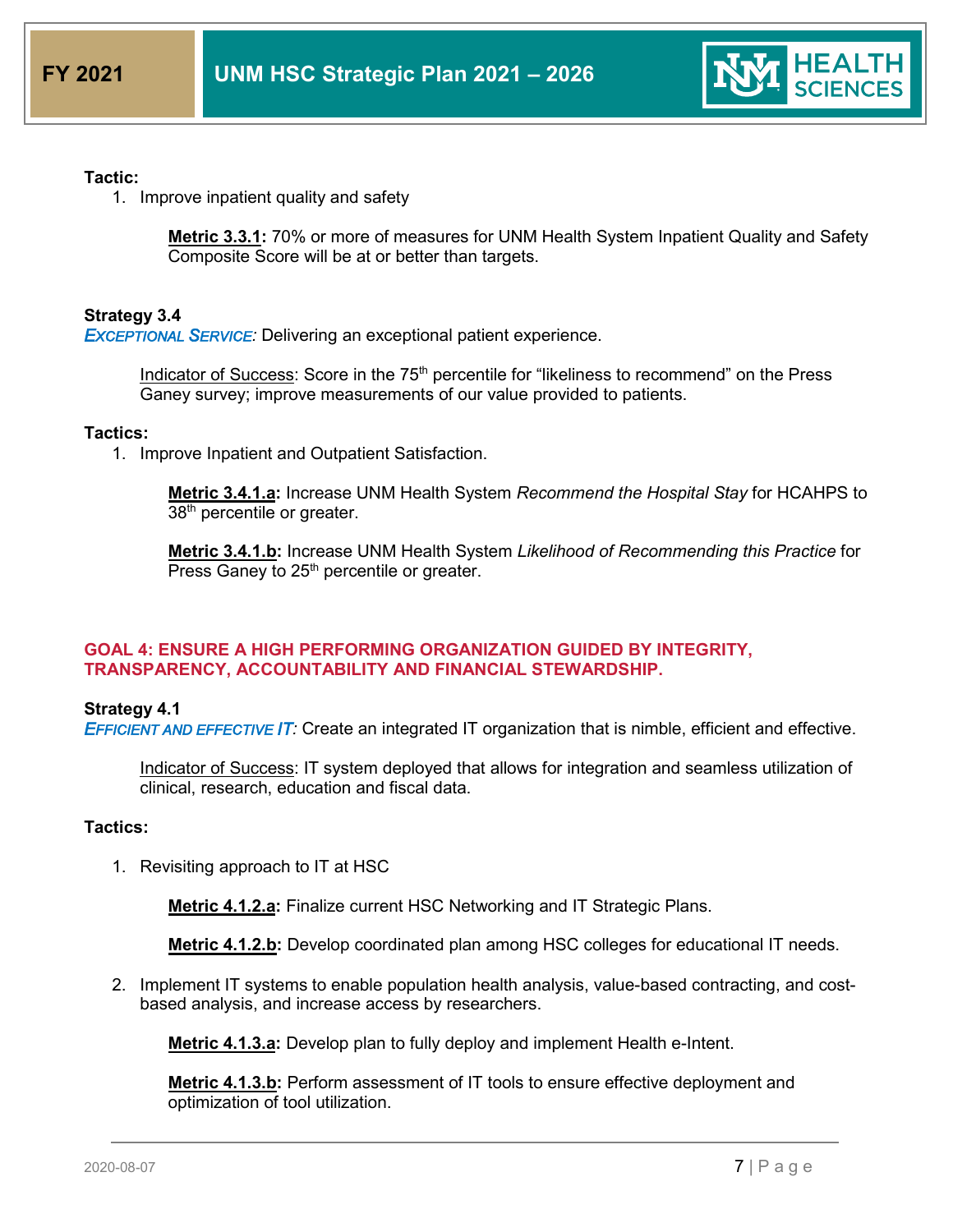

**Metric 4.1.3.c:** Successfully deploy REDcap in the Cloud, TriNetX and ACTS for clinical research.

## **Strategy 4.2** *OPTIMAL ORGANIZATION*

Indicator of Success: Improve provider and employee satisfaction.

## **Tactics:**

1. Enhance staff and faculty alignment with strategic initiatives.

**Metric 4.2.1.a:** Train two additional cohorts on Lean methodology to drive quality improvements efforts to address issues identified in the staff satisfaction survey.

**Metric 4.2.1.b:** Support the development of two workshops on *LEADing to Excellence* (MISSION: Excellence) to improve leadership skills and improve the alignment and engagement of our staff and faculty.

2. Improve weak accountability and performance systems (include expectations)

**Metric 4.2.2:** Clearly define job descriptions and organization in clinical setting to include dyads.

3. Continue to recruit new leadership and key personnel

**Metric 4.2.3:** Recruit new EVP for Health Sciences in 2020.

## **Strategy 4.3**

*FINANCIAL STABILITY:* Demonstrate integrity, transparency and accountability in all business operations to ensure we provide the greatest value to New Mexicans while maintaining our financial stability.

Indicator of Success: Achieve a net margin at the 50<sup>th</sup> percentile for all US hospitals.

## **Tactics:**

1. Implement cost model.

**Metric 4.3.1:** Strengthen revenue cycle systems and processes.

2. Strong Financial Performance.

**Metric 4.3.2.a:** Health System will report a positive net margin for the reporting period.

**Metric 4.3.2.b:** Align compensation with clinical productivity based on national standards.

**Metric 4.3.2.c:** Align Sandoval Regional Medical Center clinical effort with Mil levy.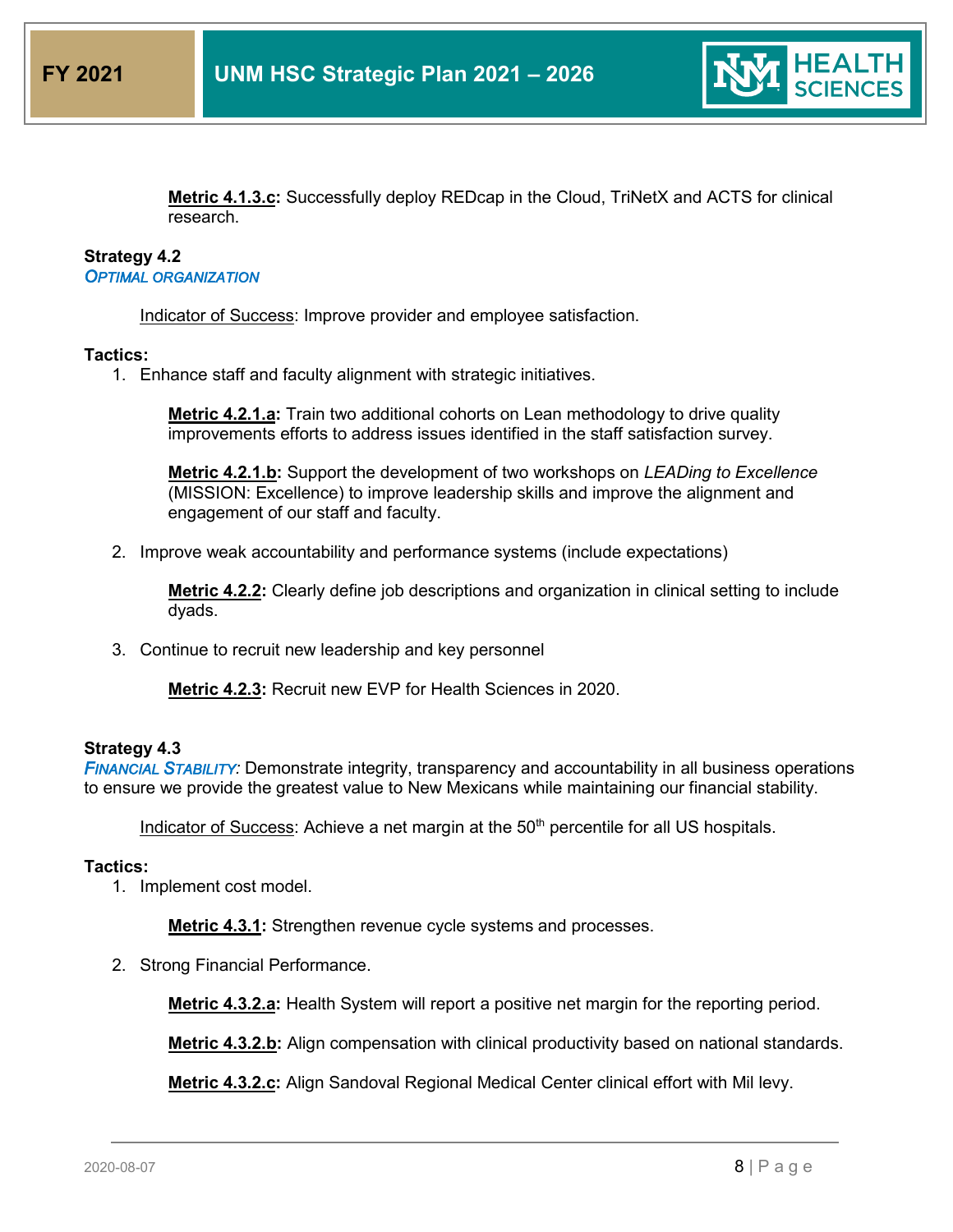

## **Strategy 4.4**

*STRATEGIC GROWTH:* Explore opportunities to expand care delivery to meet the growing demand for services and the future health care needs of New Mexicans.

Indicator of Success: Increase access in the state to needed tertiary/quaternary care program.

### **Tactics:**

1. Analyze queue process for bottlenecks in outpatient care

**Metric 4.4.1:** Implement phase II of O/P access to care Operational Improvement work.

2. Increase capacity.

**Metric 4.4.2.a:** Complete the next step in completing the HUD process for the Modern Medical Facility project

**Metric 4.4.2.b:** Achieve budgeted discharges.

3. Enhance integration of COP, COPH, CON and SOM departments into the clinical and operational enterprise.

**Metric 4.4.3.a:** Increase by 3 the number of shared faculty positions between COP, COPH, and CON and the UNM Health System with executed MOUs of financial support of clinical services.

**Metric 4.4.3.b:** Make significant progress toward Department status for Physical Medicine and Rehabilitation.

# **GOAL 5: IMPROVE HEALTH, RESEARCH AND EDUCATION OUTCOMES FOR OUR DIVERSE COMMUNITIES, INTERNALLY AND EXTERNALLY.**

## **Strategy 5.1**

*ENHANCE PRODUCTION AND RETENTION:* Measurably increase the production and retention of health care professionals practicing in New Mexico and our geographic areas.

Indicator of Success: Increase licensed health care professionals in New Mexico by 10%.

#### **Tactics:**

1. Each UNM HSC college or school will establish metrics to expand the health care workforce*.*

**Metrics:** See Appendix for metrics specific to each school or college.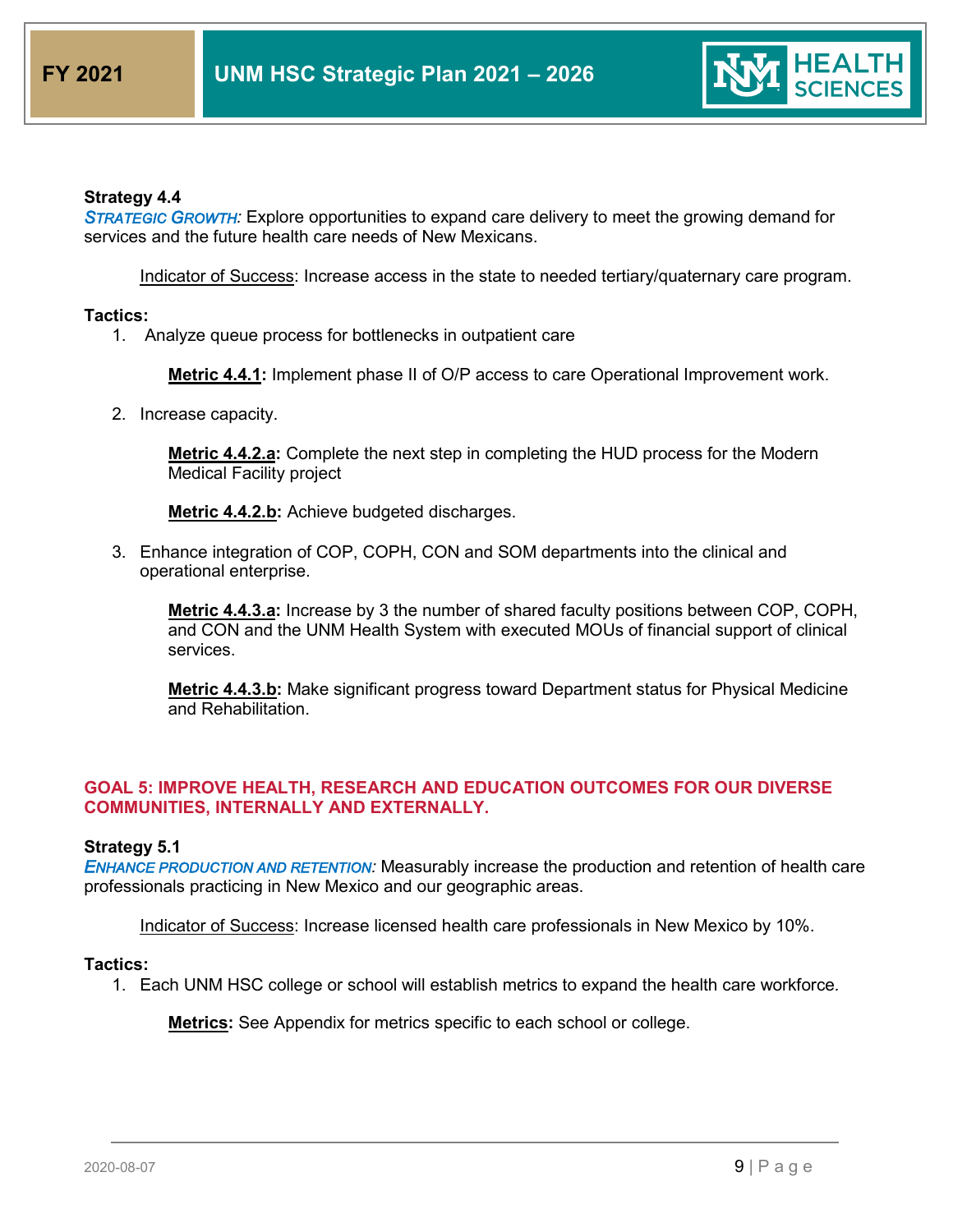

# **Strategy 5.2**

**IMPROVE ECONOMIC ACTIVITY:** Enhance economic activity by expanding biotechnology transfer or other ways to create new jobs.

Indicator of Success: New biotechnology and health care companies.

## **Tactics:**

1. Develop and implement process to reliably encourage and facilitate public-private partnerships.

**Metric 5.2.1.a:** Produce and operationalize strategic plan for the New Mexico Bioscience Authority.

**Metric 5.2.1.b:** Start two new biotechnology companies in New Mexico with HSC technology licenses.

2. Partner with fellow Albuquerque anchor institutions to grow jobs in under-resourced communities.

**Metric 5.2.2:** Train 10 participants in Healthy Neighborhoods Albuquerque's Project Hire.

# **GOAL 6: PROMOTE OPEN COMMUNICATION, TRUST, INCLUSION AND ADVOCACY.**

## **Strategy 6.1**

*DIVERSITY, EQUITY AND INCLUSION:* Enhance diversity, equity and inclusion of our faculty, staff, trainees and students.

Indicator of Success: To have a leadership, faculty, staff trainee and student composition that reflects New Mexico.

## **Tactics:**

1. Foster a culture of diversity, inclusivity and belonging.

**Metric 6.1.1.a:** Increase utilization percentage of a best practice tool for all HSC schools and colleges when recruiting students and faculty.

**Metric 6.1.1.b:** Plan and develop a climate survey.

**Metric 6.1.1.c:** Develop methods to measure recruitment and retention of sexual and gender minority faculty, staff and students at the HSC.

**Metric 6.1.1.d:** Implement and track compliance of Implicit Bias Policy.

2. Increase retention of underrepresented faculty, staff and students.

**Metric 6.1.2.a:** Increase graduation rates of underrepresented students over baseline.